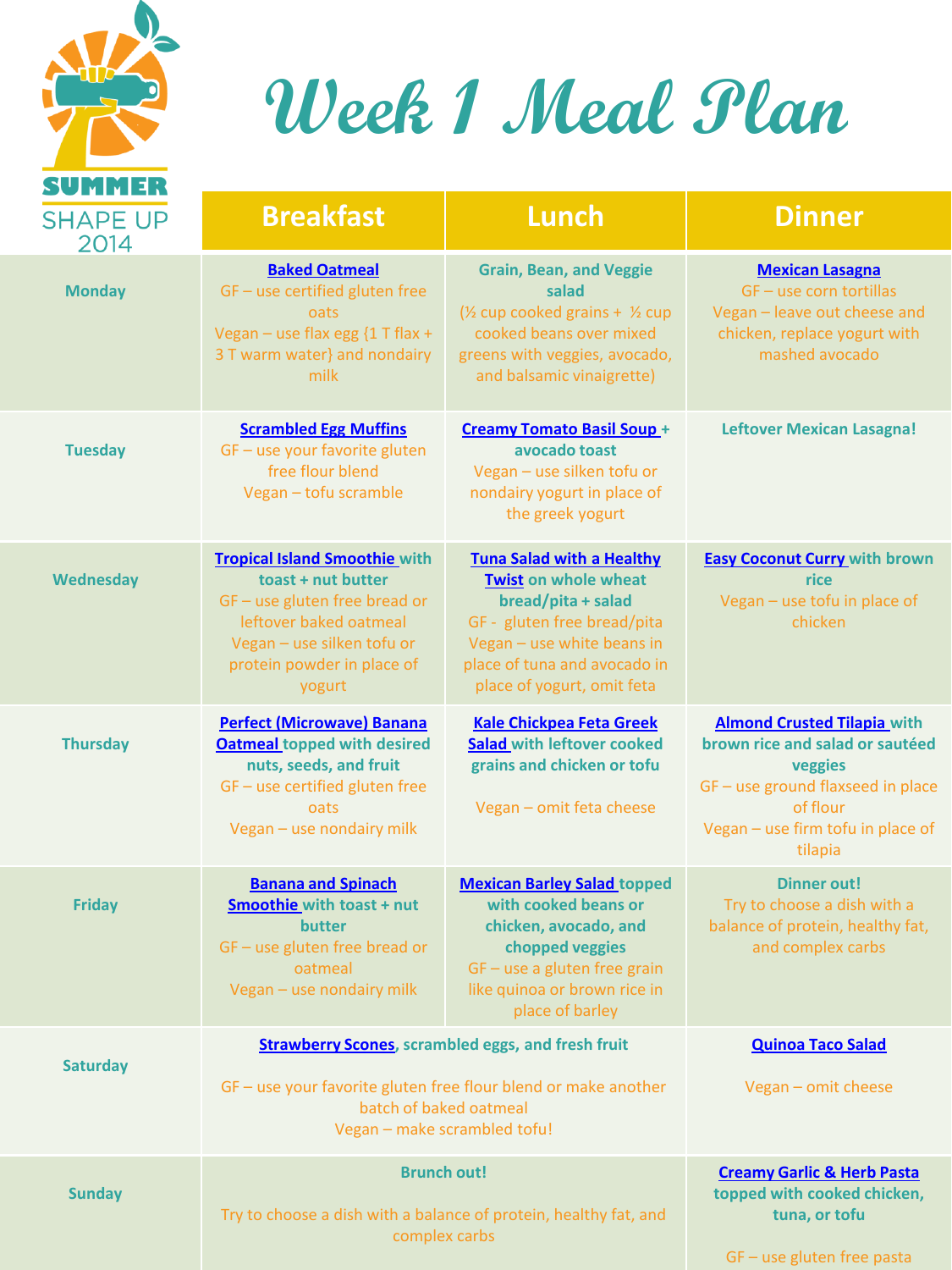

## **Shopping List Week 1**

#### **Canned & Jarred Goods**

Coconut milk Black beans Red kidney beans **Chickpeas** Sliced olives Unsweetened applesauce Coconut oil

#### **Dairy & Eggs**

Shredded cheddar cheese Plain Greek yogurt Feta cheese Eggs Milk (dairy or nondairy of choice)

#### **Dry Goods & Bread**

Pasta Quinoa & grains of choice Tortillas **Oats** Flaxseed meal Sliced almonds Spelt flour Whole wheat pastry flour Whole wheat bread Whole wheat pita bread Nuts, seeds & dried fruit of choice Brown sugar

**Seasonings, Condiments & Staples** Olive oil Salsa Hot sauce Dijon mustard Balsamic vinegar Salt Pepper Cumin Curry paste Curry powder Cinnamon Baking powder Vanilla extract

#### **Produce**

Tomatoes Bell peppers Avocados Garlic Basil Dill Parsley Cilantro Bananas Spinach Kale Salad greens **Celery** Broccoli slaw **Strawberries** Cucumber Lemons Bok choy Other veg of choice Fruit of choice

#### **Meat & Fish**

Chicken breasts Tilapia Chunk light tuna

**Frozen**  Peas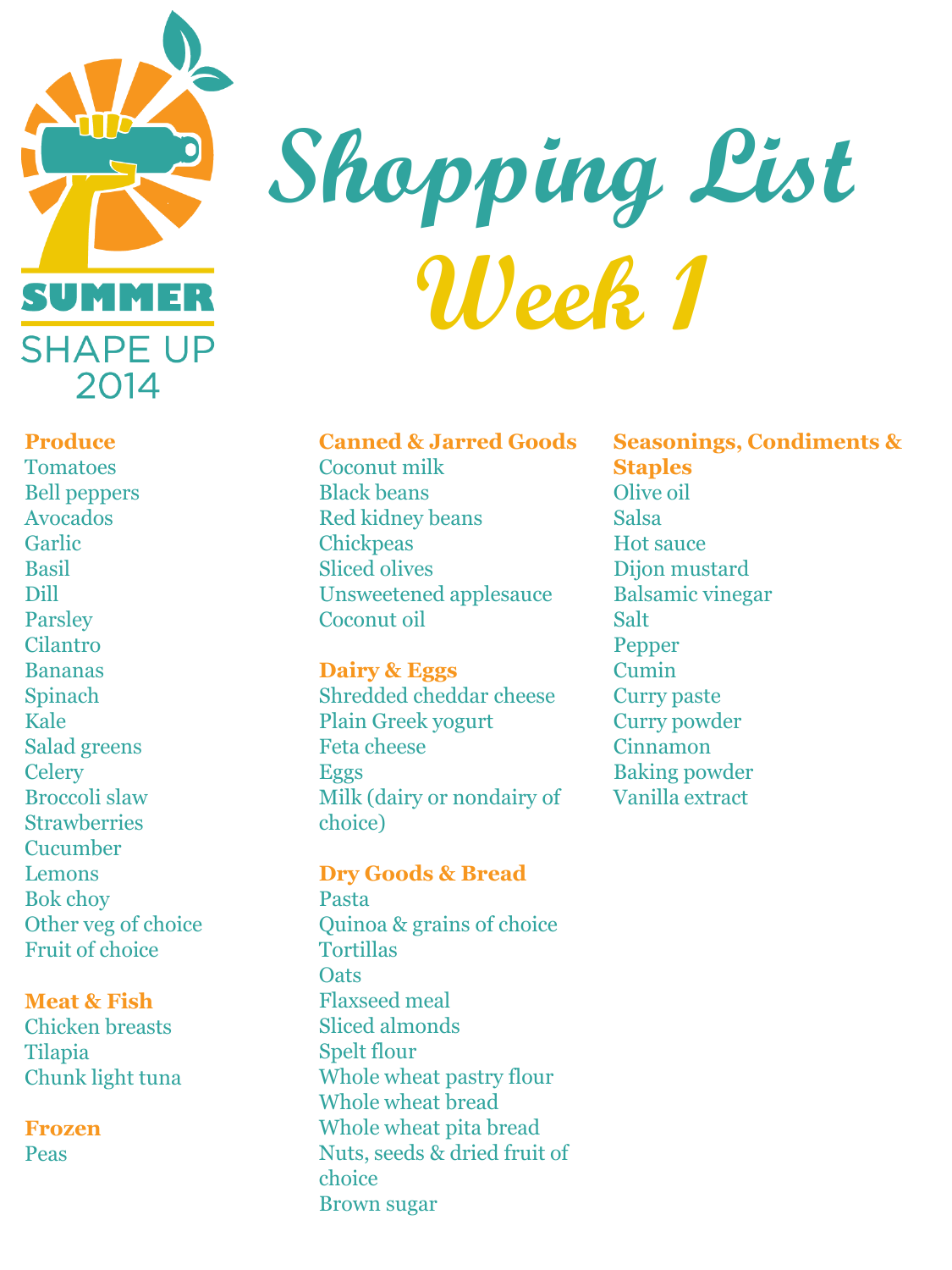

# **Shopping List Week 1 Vegan**

#### **Canned & Jarred Goods**

Coconut milk Black beans Red kidney beans **Chickpeas** White beans Sliced olives Unsweetened applesauce Coconut oil

#### **Dry Goods & Bread**

Pasta Quinoa & grains of choice **Tortillas Oats** Flaxseed meal Sliced almonds Spelt flour Whole wheat pastry flour Whole wheat bread Whole wheat pita bread Nuts, seeds & dried fruit of choice Brown sugar

#### **Seasonings, Condiments & Staples** Olive oil Salsa Hot sauce Dijon mustard Balsamic vinegar Salt Pepper Cumin Turmeric Nutritional yeast Curry paste Curry powder Cinnamon Baking powder Vanilla extract

#### **Produce**

Tomatoes Bell peppers Avocados Carrot Garlic Basil Dill Parsley Cilantro Bananas Spinach Kale Salad greens **Celery** Broccoli slaw **Strawberries** Cucumber Lemons Bok choy Fruit of choice Other veg of choice

#### **Proteins**

Firm tofu Silken tofu Tempeh Nondairy milk of choice

#### **Frozen**

Peas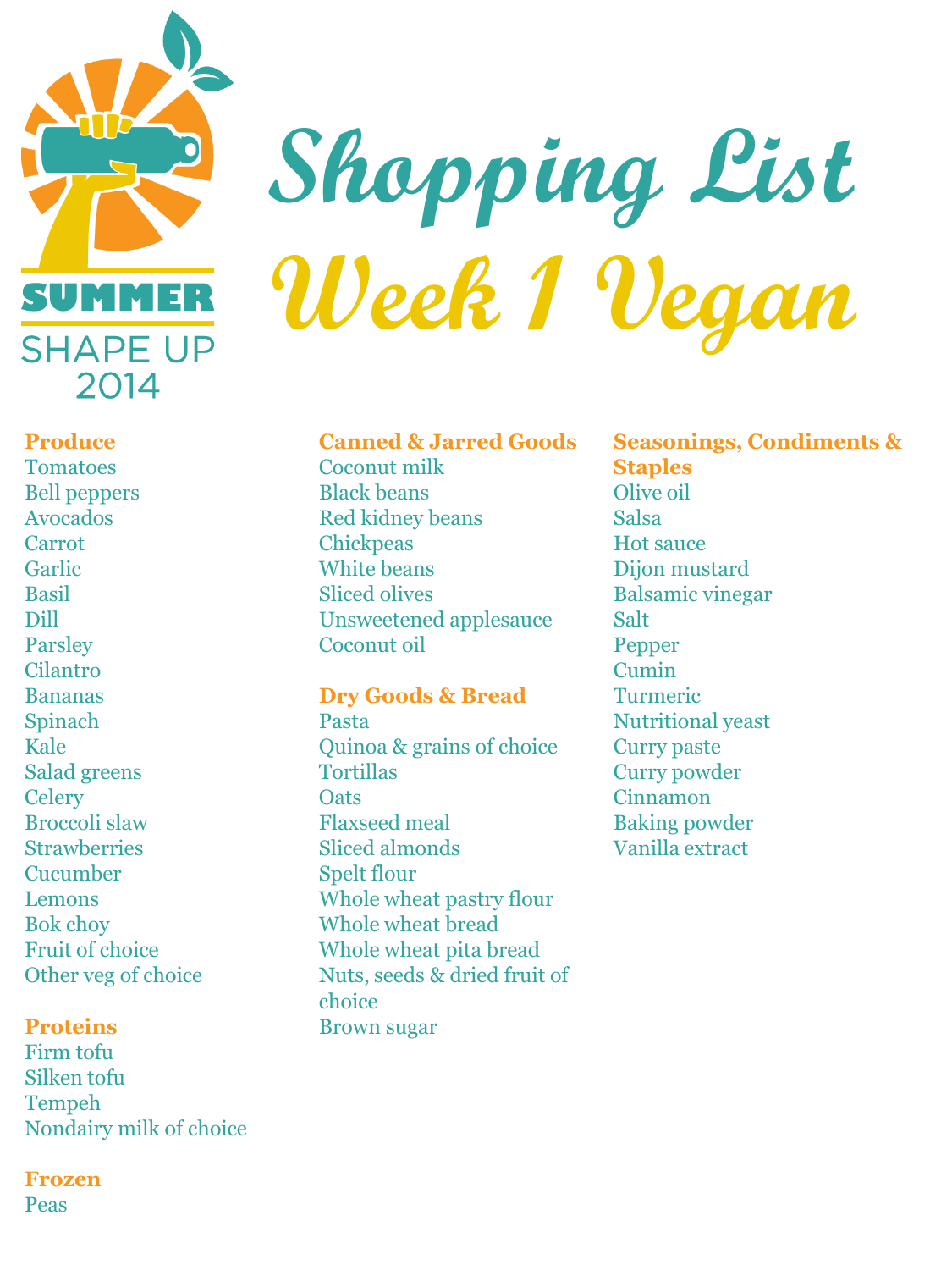

### **Shopping List Week 1 Gluten Free**

#### **Produce**

Tomatoes Bell peppers Avocados Garlic Basil Dill Parsley Cilantro Bananas Spinach Kale Salad greens **Celery** Broccoli slaw **Strawberries** Cucumber Lemons Bok choy Fruit of choice Other veg of choice

#### **Meat & Fish**

Chicken breasts Tilapia Chunk light tuna

**Frozen**  Peas

#### **Canned & Jarred Goods**

Coconut milk Black beans Red kidney beans **Chickpeas** Sliced olives Unsweetened applesauce Coconut oil

#### **Dairy & Eggs**

Shredded cheddar cheese Plain Greek yogurt Feta cheese Eggs Milk (dairy or nondairy of choice)

#### **Dry Goods & Bread**

GF Pasta Quinoa & grains of choice Corn tortillas GF oats Flaxseed meal Sliced almonds GF flour GF bread/pita Nuts, seeds & dried fruit of choice Brown sugar

**Seasonings, Condiments & Staples** Olive oil

Salsa Hot sauce Dijon mustard Balsamic vinegar Salt Pepper Cumin Curry paste Curry powder Cinnamon Baking powder Vanilla extract